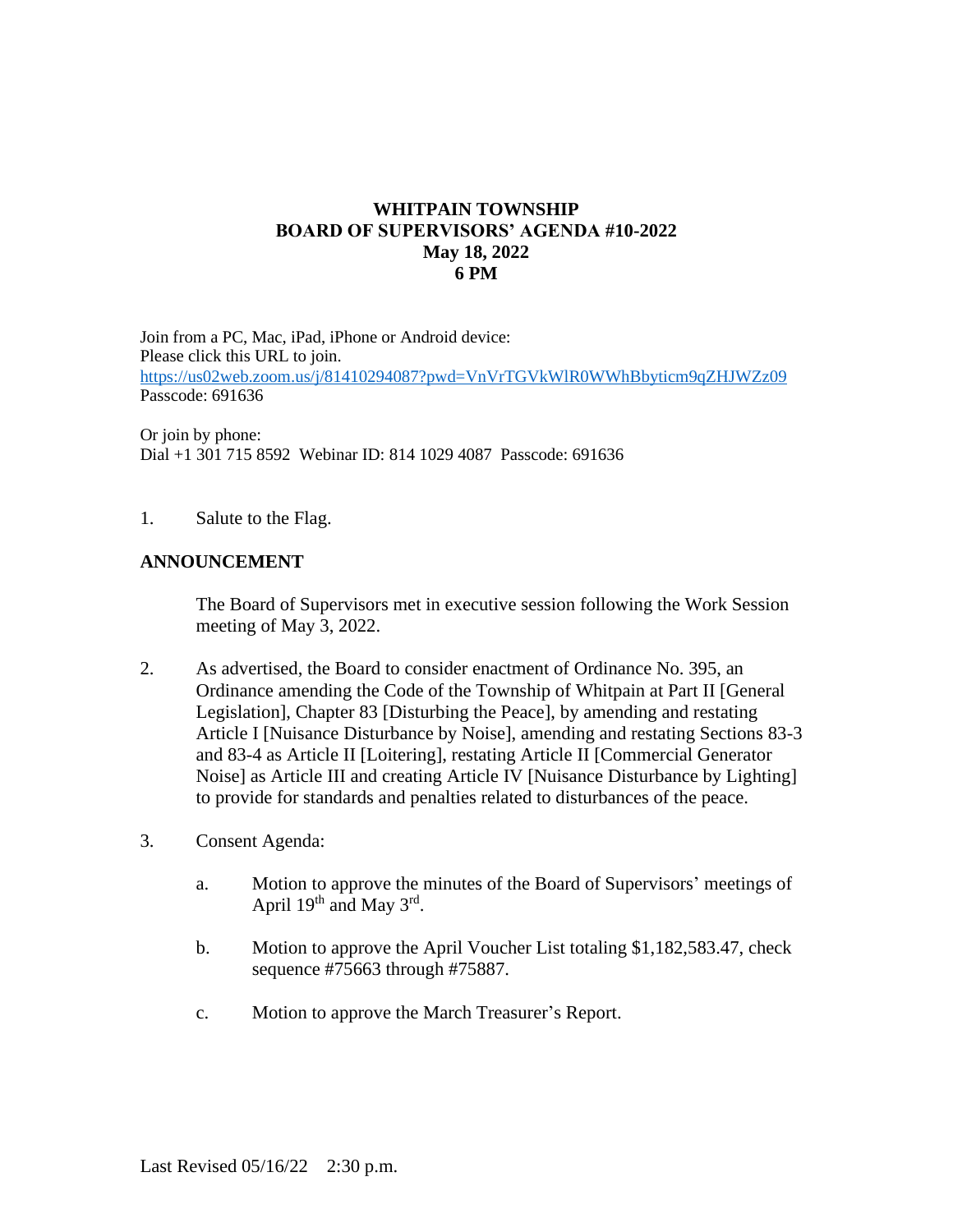Agenda #10-2022 May 18, 2022 Page 2

- d. Motion to authorize the Township Manager to advertise Ordinance No. 396, an Ordinance amending the Code of the Township of Whitpain at Part II [General Legislation], Chapter 142 [Vehicles and Traffic], Article IV [Stopping, Standing and Parking], Section 132 [Parking Prohibited at All Times in Certain Locations] to add a new parking prohibition on both sides of Narcissa Road between Township Line Road and Skippack Pike and to remove the formerly established boundaries of the prohibited parking locations along Narcissa Road; and repealing Ordinance No. 336 in its entirety, which formerly established the boundaries of the prohibited parking locations along Narcissa Road.
- e. Motion to authorize the Township Manager to advertise Ordinance No. 4-259, an Ordinance amending the Code of the Township of Whitpain at Part II [General Legislation], Chapter 160 [Zoning], by amending and restating Article XIX [C Commercial Districts], Section 160-119 [Use Regulations] and Article XXII [I Limited Industrial Districts], Section 160-142 [Use Regulations] to prohibit on-premises use of medical marijuana at a medical marijuana dispensary or grower/processor.
- f. Motion to authorize the Township Manager to advertise Ordinance No. 397, an Ordinance of the Township of Whitpain, Montgomery County, Pennsylvania, amending the Whitpain Township Code of Ordinances at Chapter 37 to provide for the creation of the Whitpain Township Environmental Advisory Council.
- g. Motion to award the contract for the 2022 Curb Line Milling Project to Rota-Mill, Inc. of Oley, PA in the low bid amount of \$201,335, subject to the review of the Township and the Solicitor.
- h. Motion to award the contract for the 2022 ADA Ramp Modification Project to Breezecon, LLC of King of Prussia, PA in the low bid amount of \$97,269.43, subject to the review of the Township and the Solicitor.
- i. Motion to pass Resolution No. 1499 authorizing the submission of a grant application to the PA Department of Community and Economic Development's Greenways, Trails & Recreation Program (GTRP) requesting \$177,354.20 to provide funding for the installation of Renewable Energy Solar Lights and Poles to the Wentz Run Park Parking Lot areas.
- j. Confirming motion to sign an Agreement for Determining Hydric Floodplain boundaries between Whitpain Township and William and Heidi Jeitner, owners of 805 Longfield Drive, Blue Bell, PA.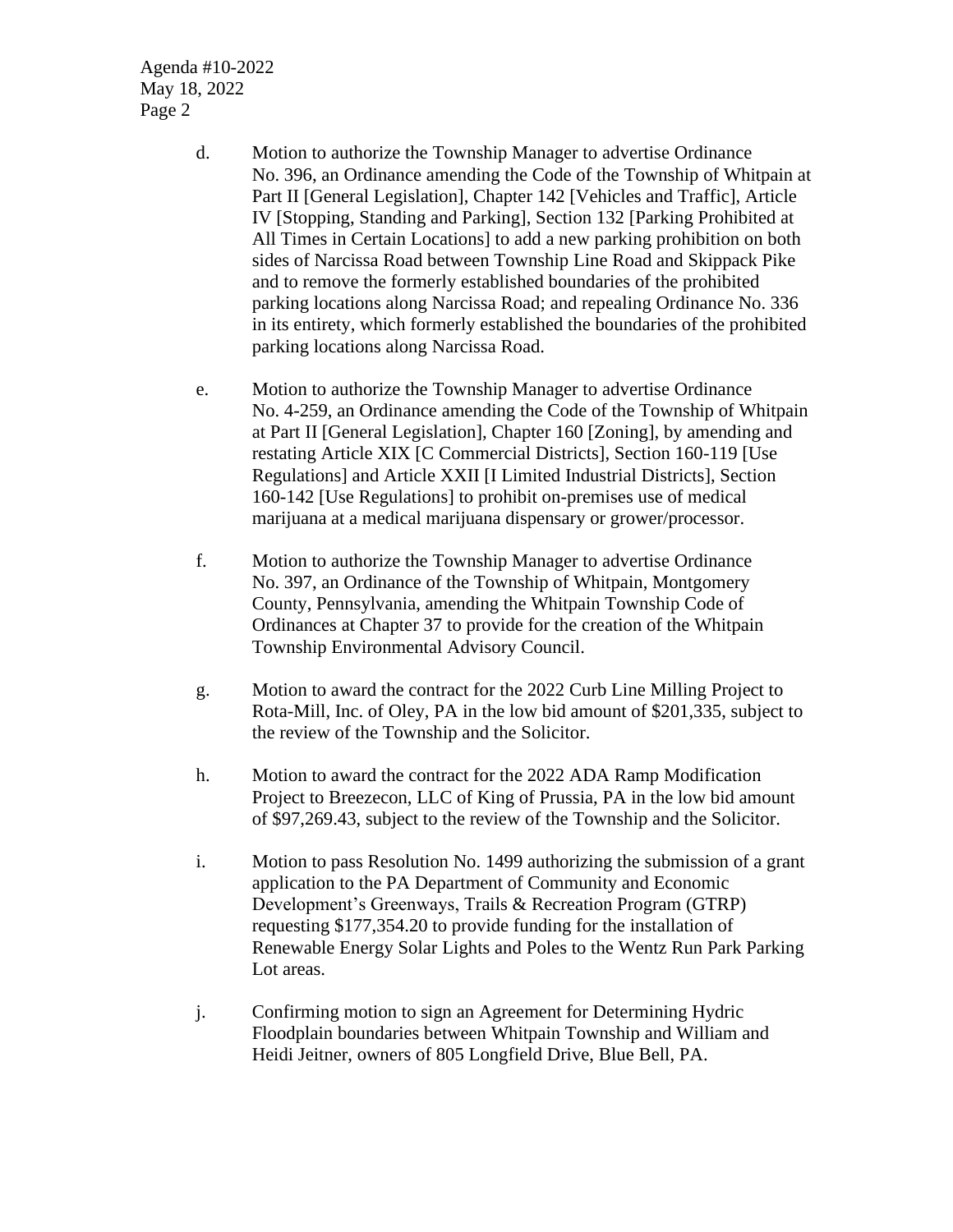Agenda #10-2022 May 18, 2022 Page 3

- k. Motion to authorize the final release of all remaining funds from the escrow fund for the Montgomery County Community College Health Sciences Center land development project located at 340 DeKalb Pike (LD-02-14). The final release is contingent on the issuance of the NPDES Notice of Termination for the land development project.
- l. Motion to authorize Carroll Engineering Corporation to proceed with construction observation services related to the Pulaski Drive Bridge Replacement Project in accordance with their proposal dated April 8, 2022 and revised April 27, 2022 at a cost not to exceed \$42,320.00 (Tasks include technical observation of foundation subgrade & concrete placement, technical observation of reinforcement placement & culvert installation, concrete testing, overall site inspections, and office support/administration).
- 4. Motion to approve a Memorandum of Understanding between Whitpain Township and the Whitpain Township Police Association subject to final review by labor counsel.
- 5. Motion to accept the resignation of Celia Cameron from the Shade Tree Commission.
- 6. Motion to elevate Mark Eberle from Alternate No. 1 to full member of the Shade Tree Commission with a term expiring December 31, 2024.
- 7. Motion to elevate Nilza Lozada to Alternate No. 1, and Timothy Knowles to Alternate No. 2, with terms expiring December 31, 2024.
- 8. Motion to consider Resolution No. 1500 to approve plan titled "Preliminary/Final Subdivision Plans for 830 North Wales Road" located at 830 North Wales Road, Sheets 1 of 4 through 4 of 4, prepared by Woodrow & Associates, Inc., plans dated September 24, 2021 and last revised November 3, 2021, in accordance with Section 509 (b) of the Pennsylvania Municipalities Planning Code conditioned upon execution of a Development Agreement, posting of financial security, planning module approval, receipt of all necessary permits from the Pennsylvania Department of Environmental Protection, compliance with the recommendations contained in the motion from the Township Planning Commission and the resolution of items in the review letter from the Township Engineer dated November 15, 2021.
- 9. Motion to establish a flag policy for flying commemorative flags as directed by the Chair.